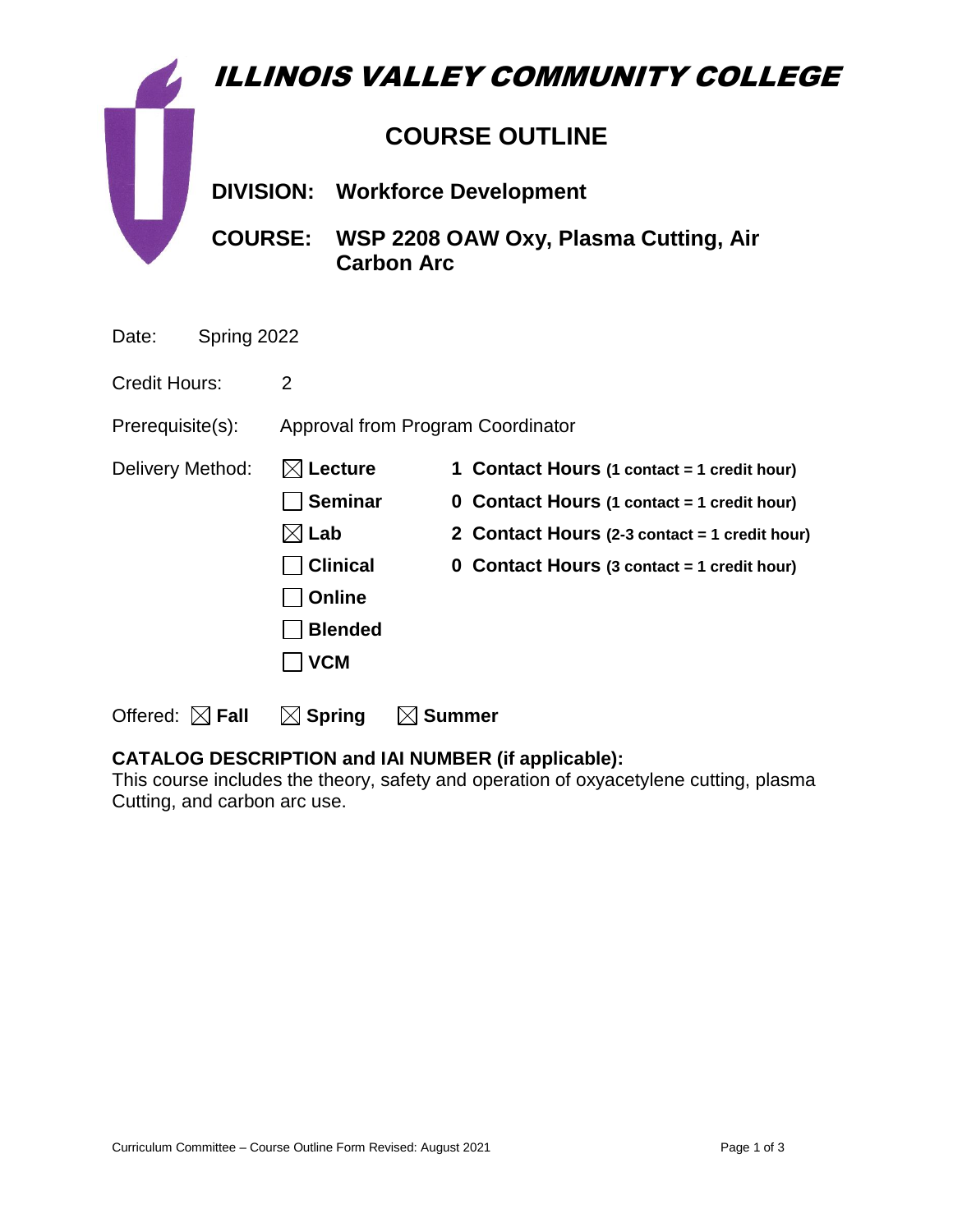# **COURSE TOPICS AND CONTENT REQUIREMENTS:**

Shop safety Basic Printreading Oxyfuel gas cutting equipment Using Oxyfuel cutting equipment Plasma arc cutting equipment Using plasma arc cutting equipment Air carbon arc cutting equipment Using air carbon arc cutting equipment

## **INSTRUCTIONAL METHODS:**

Classroom lecture, weld lab hands-on instruction

## **EVALUATION OF STUDENT ACHIEVEMENT:**

- 1. Read all material before coming to class
- 2. Participate in classroom and lab discussions and lectures.
- 3. Attend all class and lab sessions
- 4. Complete all required assignments, exercises, tasks, quizzes and tests.
- 5. Self-asses welds, maximize lab time.

# **INSTRUCTIONAL MATERIALS:**

#### **Textbooks**

Modern Welding textbook and workbook, G-W, 12th edition

#### **Resources**

Blackboard Publisher content available Videos **Handouts** Lincoln Electric Welding technology center Hobart institute of Welding technology

# **LEARNING OUTCOMES AND GOALS:**

## **Institutional Learning Outcomes**

- $\boxtimes$  Communication to communicate effectively;
- $\boxtimes$  Inquiry to apply critical, logical, creative, aesthetic, or quantitative analytical reasoning to formulate a judgement or conclusion;
- $\Box$  Social Consciousness to understand what it means to be a socially conscious person, locally and globally;
- $\boxtimes$  Responsibility to recognize how personal choices affect self and society.

## **Course Outcomes and Competencies**

- 1. Safe use of all equipment as well as all safety guidelines will be discussed and utilized.
- 2. Understand and demonstrate safe work practices in the welding shop in regards to oxyacetylene torch cutting equipment.
- 3. Understand and demonstrate safe work practices in the welding shop in regards to plasma cutting equipment.
- 4. Understand and demonstrate safe work practices in the welding shop in regards to carbon arc gouging and cutting.